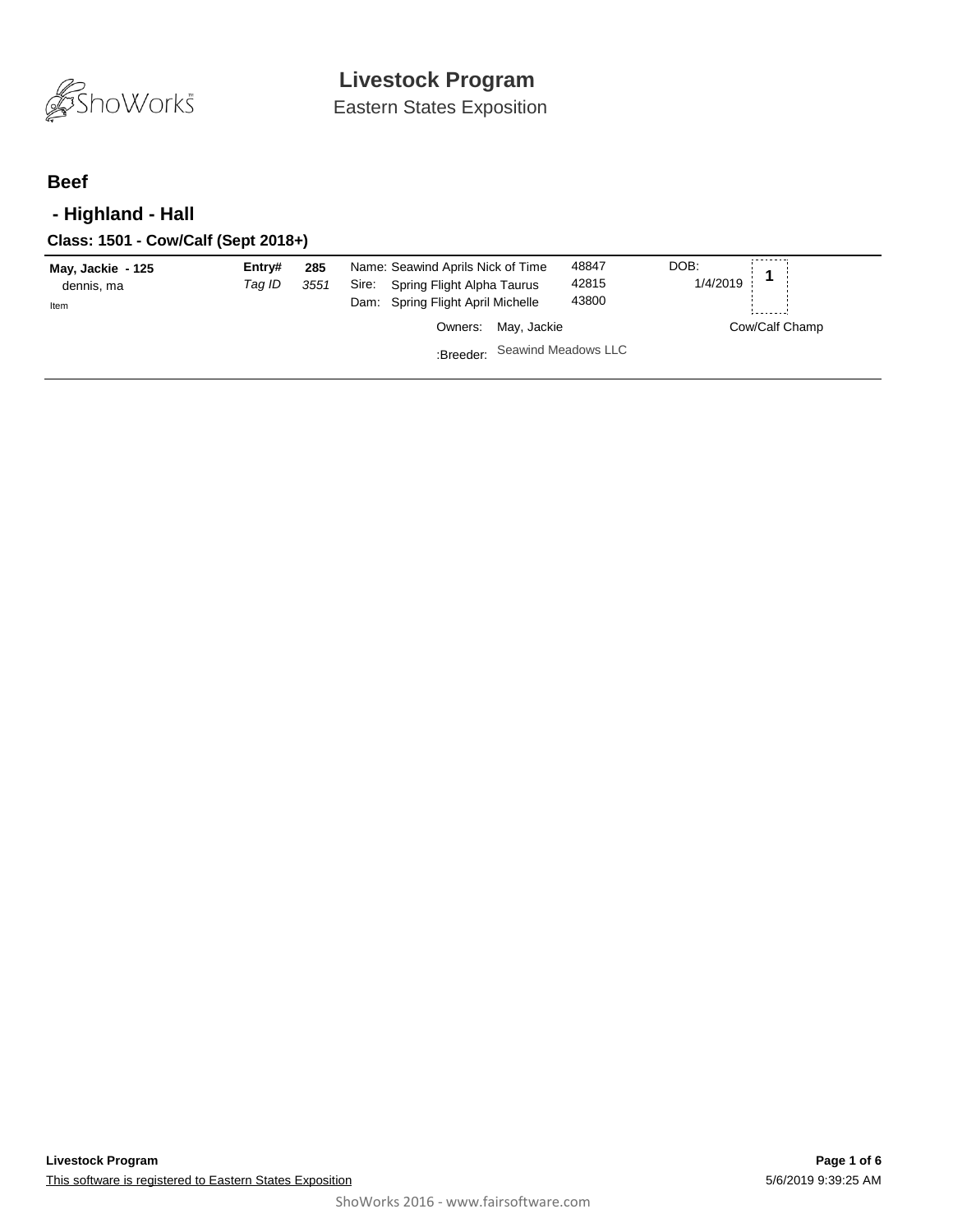

Eastern States Exposition

#### **Class: 1509 - Summer Yearling (May-Aug 2018)**

| Bennett, Oliver - 90288<br>Woodstock, VT<br>Item | Entry#<br>Tag ID | 173         | Name: Trafalgar Gwen<br><b>Trafalgar Dominik</b><br>Sire:<br><b>Trafalgar Charlotte 14</b><br>Dam:<br>Bennett, Oliver<br>Owners:<br>Theodore Robbins<br>:Breeder: | 57835<br>55085<br>54152                        | DOB:<br>2<br>5/26/2018<br>Res Int Champ   |
|--------------------------------------------------|------------------|-------------|-------------------------------------------------------------------------------------------------------------------------------------------------------------------|------------------------------------------------|-------------------------------------------|
| May, Jackie - 125<br>dennis, ma<br>Item          | Entry#<br>Tag ID | 289<br>7466 | Name: Barneys Joy Blossom<br><b>STR Optimus Prime</b><br>Sire:<br>Dam: Seawinds Harmony<br>May, Jackie<br>Owners:<br>Katharine Russell<br>:Breeder:               | 57935<br>53739<br>53027                        | DOB:<br>5/15/2018                         |
| May, Jackie - 125<br>dennis, ma<br>Item          | Entry#<br>Tag ID | 288<br>7463 | Name: SWM Bristol Aria<br><b>STR Optimus Prime</b><br>Sire:<br>Dam: Almosta Farms Samantha<br>May, Jackie<br>Owners:<br>:Breeder:                                 | 58066<br>58066<br>46511<br>Seawind Meadows LLC | DOB:<br>5/2/2018<br>Int & Res Grand Champ |
| May, Jackie - 125<br>dennis, ma<br>Item          | Entry#<br>Tag ID | 287<br>4619 | Name: SWM Fermata<br><b>STR Optimus Prime</b><br>Sire:<br>Dam: Spring Flight Allegra SoFina<br>May, Jackie<br>Owners:<br>:Breeder:                                | 58067<br>53739<br>43806<br>Seawind Meadows LLC | DOB:<br>5<br>5/2/2018                     |
| May, Jackie - 125<br>dennis, ma<br>Item          | Entry#<br>Tag ID | 286<br>3552 | Name: SWM Aviemore<br><b>STR Optimus Prime</b><br>Sire:<br>Dam: Spring Flight Avocet<br>May, Jackie<br>Owners:<br>:Breeder:                                       | 52605<br>53739<br>43803<br>Seawind Meadows LLC | DOB:<br>3<br>5/1/2018                     |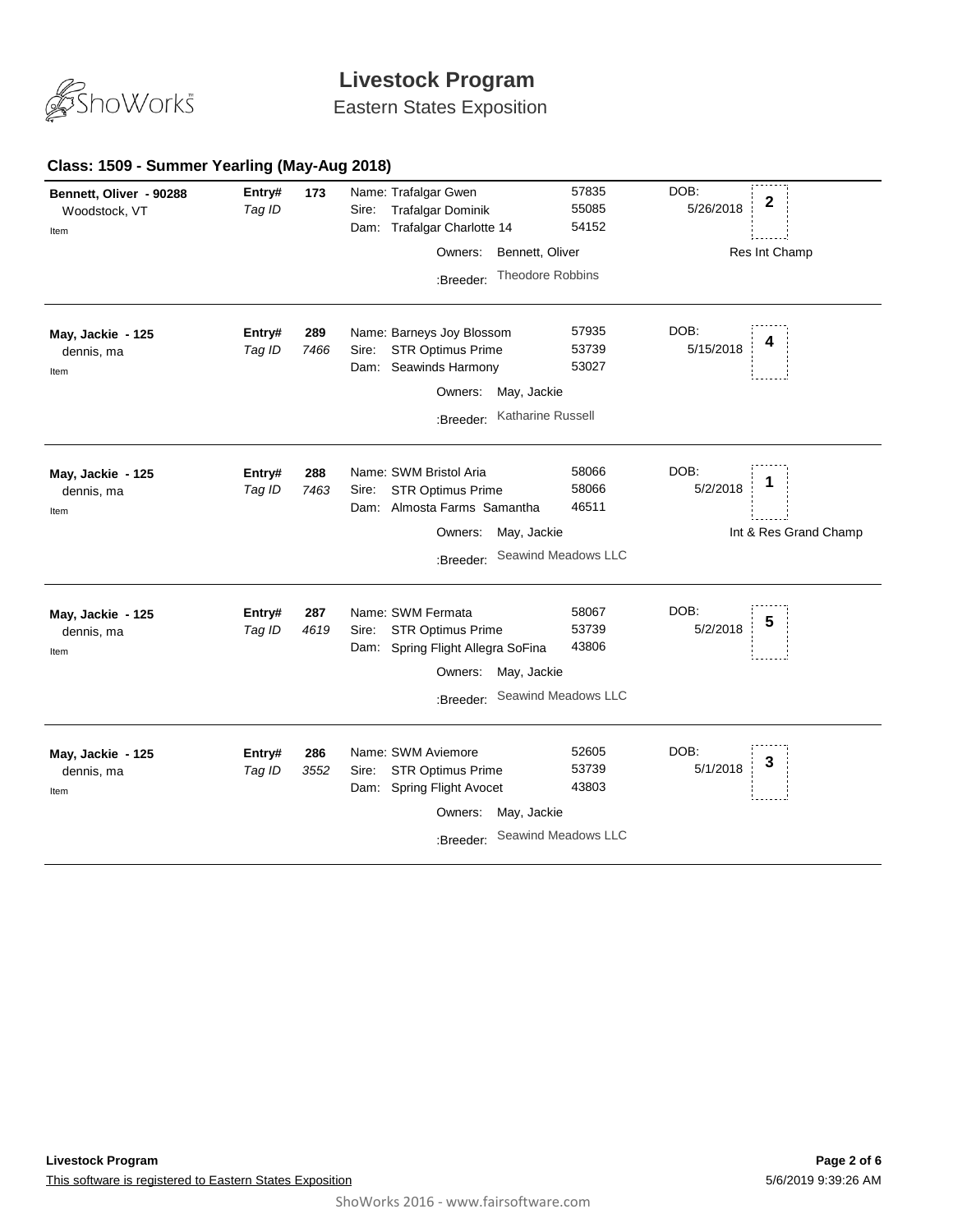

Eastern States Exposition

#### **Class: 1512 - Spring Yearling (Mar-Apr 2018)**

| Washburn, Alexis - 90136<br>Elmira, NY<br>Item | Entry#<br>Tag ID | 33<br>774   | Name: SFF Merida<br><b>STR Ruthless Game</b><br>Sire:<br>Spring Flight Grail<br>Dam:<br>Owners:<br>:Breeder:   | 58620<br>53128<br>51503<br>Washburn, Alexis<br>John & Jacquelyn Chotkowski | DOB:<br>2<br>4/13/2018 |  |
|------------------------------------------------|------------------|-------------|----------------------------------------------------------------------------------------------------------------|----------------------------------------------------------------------------|------------------------|--|
| May, Jackie - 125<br>dennis, ma<br>Item        | Entry#<br>Tag ID | 297<br>7465 | Name: SWM Timelee<br><b>STR Optimus Prime</b><br>Sire:<br>Seawinds Time is Now<br>Dam:<br>Owners:<br>:Breeder: | 58247<br>53739<br>54125<br>May, Jackie<br>Seawind Meadows, LLC             | DOB:<br>3/21/2018      |  |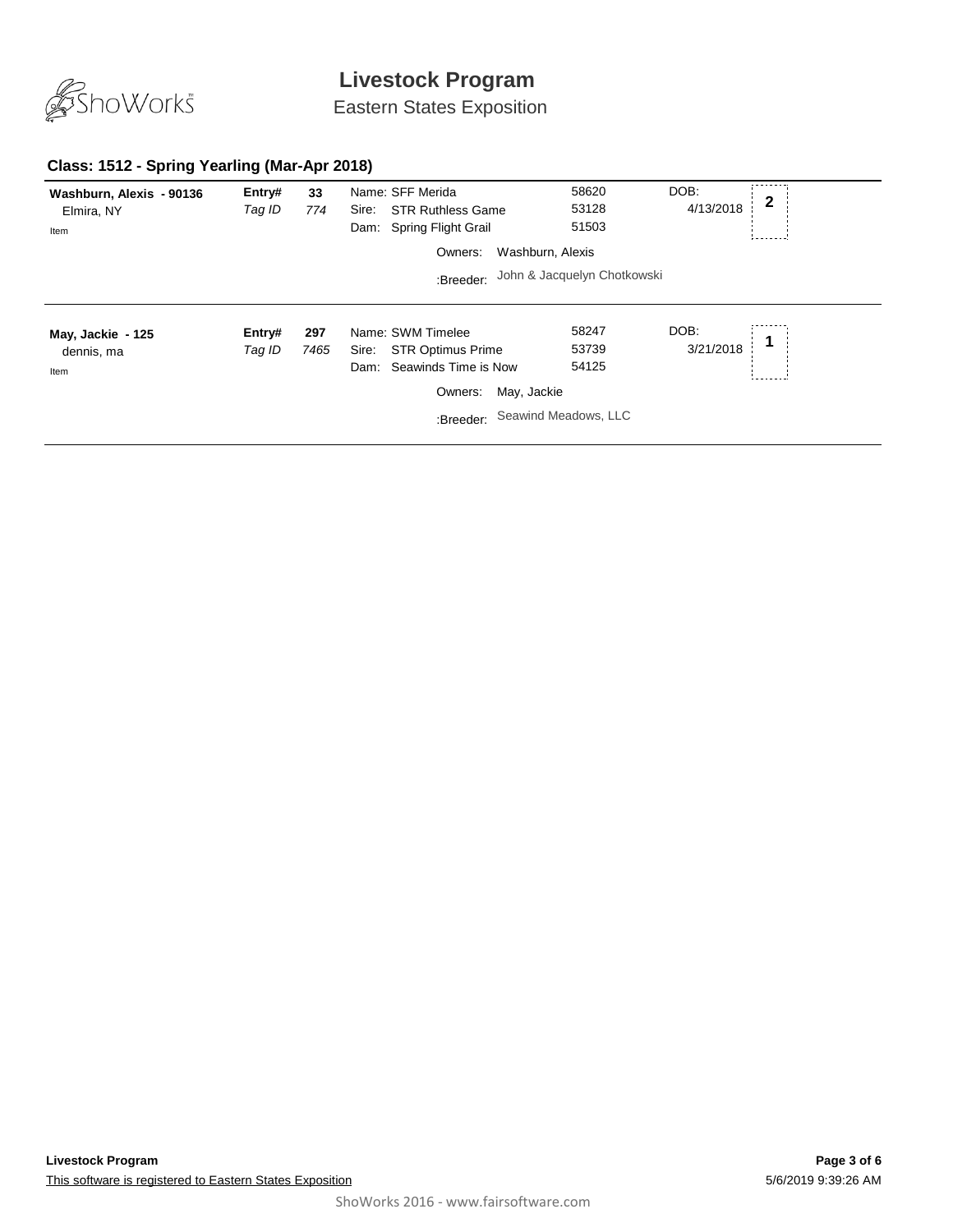

Eastern States Exposition

#### **Class: 1515 - Jr Yearling (Jan-Feb 2018)**

| May, Jackie - 125<br>dennis, ma<br>Item | Entry#<br>Taq ID | 290<br>7459 | Name: SWM Clodia<br>Sire: STR Optimus Prime<br><b>Flathead Sileas</b><br>Dam: | 57363<br>57363<br>51647       | DOB:<br>1/7/2018 |
|-----------------------------------------|------------------|-------------|-------------------------------------------------------------------------------|-------------------------------|------------------|
|                                         |                  |             |                                                                               | Owners: May, Jackie           | Sr & Grand Champ |
|                                         |                  |             |                                                                               | :Breeder: Seawind Meadows LLC |                  |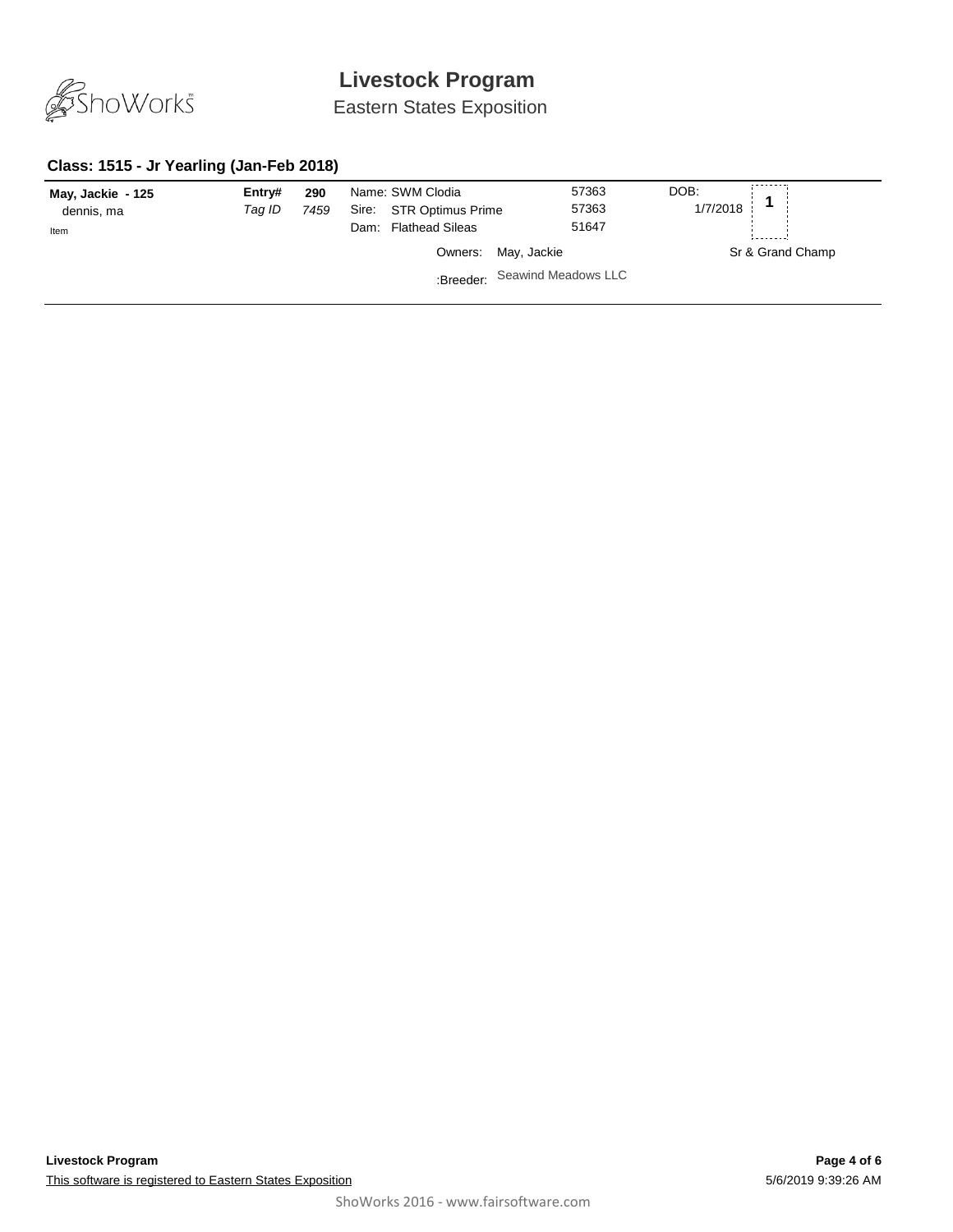

Eastern States Exposition

#### **Class: 1517 - Two Year Old (Jan-Aug 2017)**

| Washburn, Alexis - 90136<br>Elmira, NY<br>Item | Entry#<br>Tag ID | 32<br>3725 | Name: SFF Leap of Faith<br><b>Black Watch Finn</b><br>Sire:<br>Dam: Spring Flight Templars Dream | 56972<br>48201<br>55024 | DOB:<br>3/25/2017 |
|------------------------------------------------|------------------|------------|--------------------------------------------------------------------------------------------------|-------------------------|-------------------|
|                                                |                  |            | Washburn, Alexis<br>Owners:                                                                      |                         | Res Sr Champ      |
|                                                |                  |            | :Breeder: John & Jacquelyn Chotkowski                                                            |                         |                   |